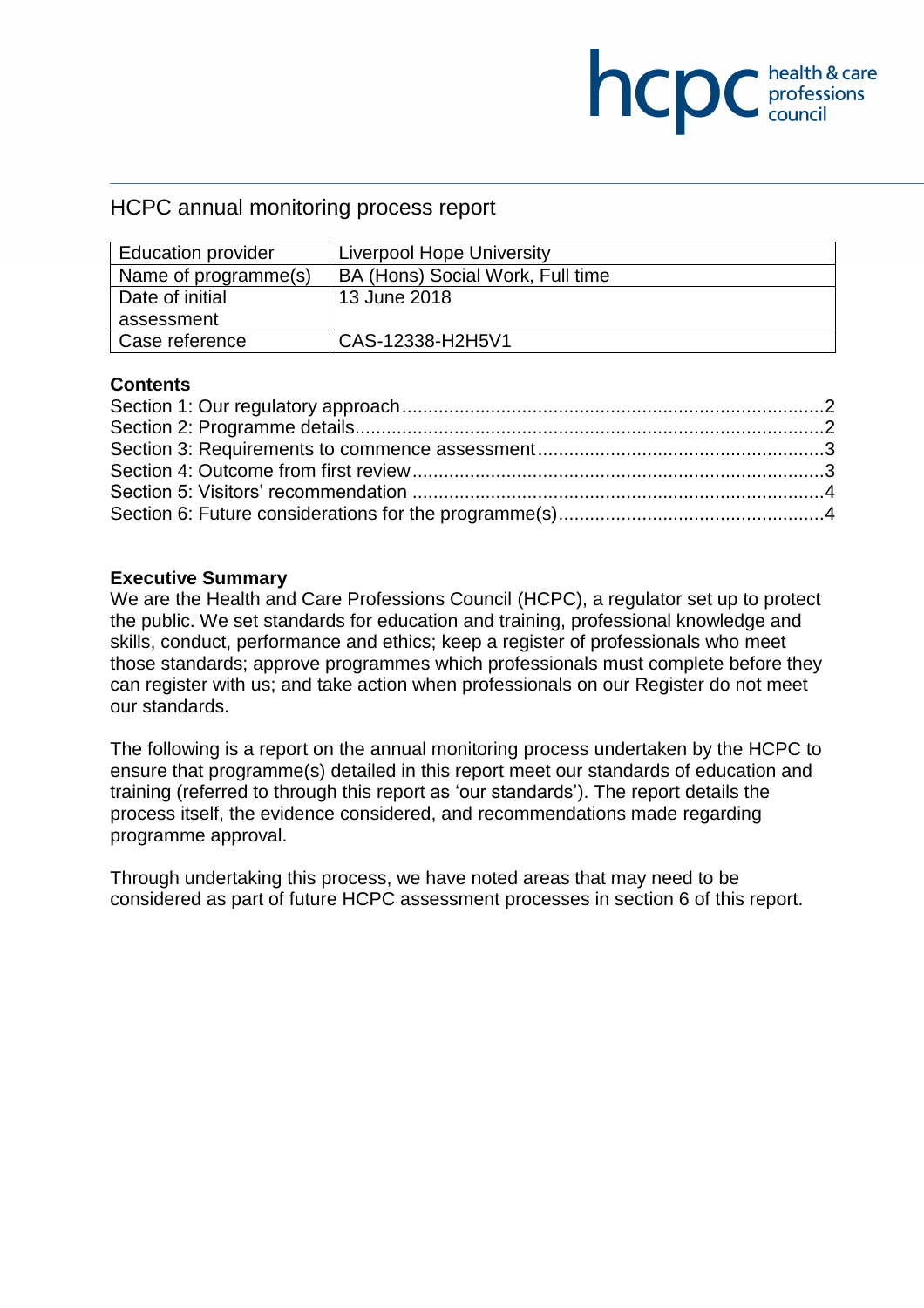# Section 1: Our regulatory approach

## **Our standards**

We approve programmes that meet our education standards, which ensure individuals that complete the programmes meet proficiency standards. The proficiency standards set out what a registrant should know, understand and be able to do when they complete their education and training. The education standards are outcome focused, enabling education providers to deliver programmes in different ways, as long as individuals who complete the programme meet the relevant proficiency standards.

Programmes are normally approved on an open-ended basis, subject to satisfactory engagement with our monitoring processes. Programmes we have approved are listed on our website.

## **How we make our decisions**

We make independent evidence based decisions about programme approval. For all assessments, we ensure that we have profession specific input in our decision making. In order to do this, we appoint partner visitors to undertake assessment of evidence presented through our processes. The visitors make recommendations to the Education and Training Committee (ETC).

The ETC make decisions about the approval and ongoing approval of programmes. In order to do this, they consider recommendations detailed in process reports. The Committee meets in public on a regular basis and their decisions are available to view on our website.

## **HCPC panel**

We always appoint at least one partner visitor from the profession (inclusive of modality and / or entitlement, where applicable) with which the assessment is concerned. We also ensure that visitors are supported in their assessment by a member of the HCPC executive team. Details of the HCPC panel for this assessment are as follows:

| <sup>1</sup> Amanda Fitchett | Social worker   |
|------------------------------|-----------------|
| Valerie Maehle               | Physiotherapist |
| Shaista Ahmad                | HCPC executive  |

# Section 2: Programme details

| Programme name       | <b>BA (Hons) Social Work</b> |
|----------------------|------------------------------|
| Mode of study        | FT (Full time)               |
| Profession           | Social worker in England     |
| First intake         | 01 November 2006             |
| Maximum learner      | Up to $25$                   |
| cohort               |                              |
| Intakes per year     |                              |
| Assessment reference | AM07291                      |

We undertook this assessment to consider whether the programme continued to meet our standards over the last two academic years. This assessment formed part of our regular monitoring required of programmes on a cyclical basis.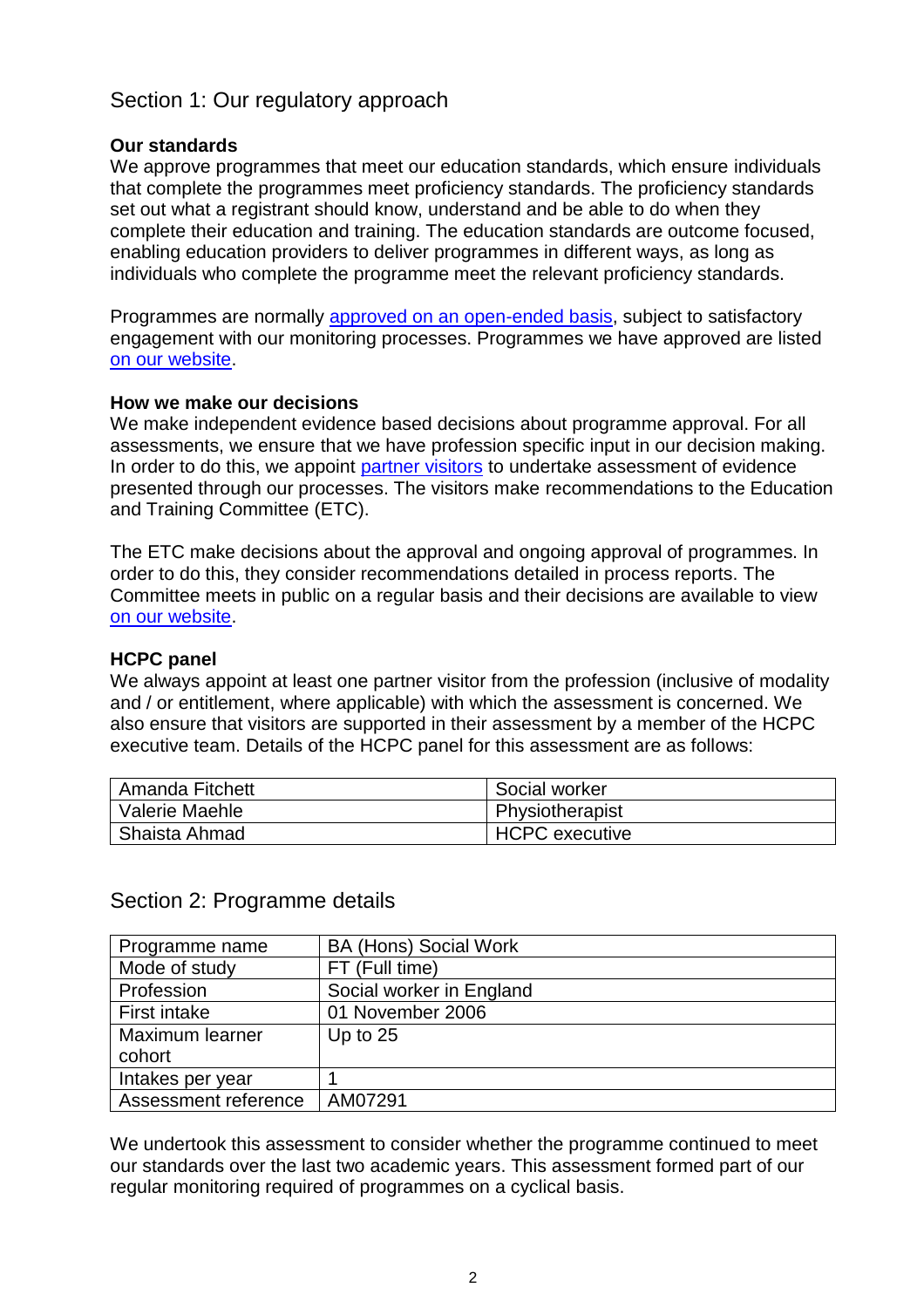# Section 3: Requirements to commence assessment

In order for us to progress with approval and monitoring assessments, we require certain evidence and information from education providers. The following is a list of evidence that we asked for through this process, and whether that evidence was provided. Education providers are also given the opportunity to include any further supporting evidence as part of their submission. Without a sufficient level of evidence, we need to consider whether we can proceed with the assessment. In this case, we decided that we were able to undertake our assessment with the evidence provided.

| <b>Required documentation</b>                                               | <b>Submitted</b> | Reason(s) for non-<br>submission                                                                                                                                                                                |
|-----------------------------------------------------------------------------|------------------|-----------------------------------------------------------------------------------------------------------------------------------------------------------------------------------------------------------------|
| HCPC annual monitoring audit form,<br>including completed standards mapping | Yes              |                                                                                                                                                                                                                 |
| Internal quality reports from the last two<br>years                         | Yes              |                                                                                                                                                                                                                 |
| External examiner reports from the last<br>two years                        | <b>No</b>        | This was not provided in the<br>submission for the academic<br>years 2015 - 2016 (due to the<br>external examiner resigning)<br>and 2016 - 2017 (due to<br>replacement being completed<br>after the exam board) |
| Responses to external examiner reports<br>from the last two years           | <b>No</b>        | This was not provided in the<br>submission for the academic<br>years 2015 - 2016 (due to the<br>external examiner resigning)<br>and 2016 - 2017 (due to<br>replacement being completed<br>after the exam board) |

# Section 4: Outcome from first review

In considering the evidence provided by the education provider as part of the initial submission, the visitors are not satisfied that there is sufficient evidence that our standards continued to be met at this time, and therefore require further evidence as noted below.

## **Further evidence required**

In order to determine whether the standards continue to be met, the visitors require further evidence for the following standards for the reasons noted below.

We expect education providers to review the issues identified in this report, decide on any changes that they wish to make to programme(s), and then provide any further evidence to demonstrate how they meet the standards.

## **3.3 The programme must have regular monitoring and evaluation systems in place.**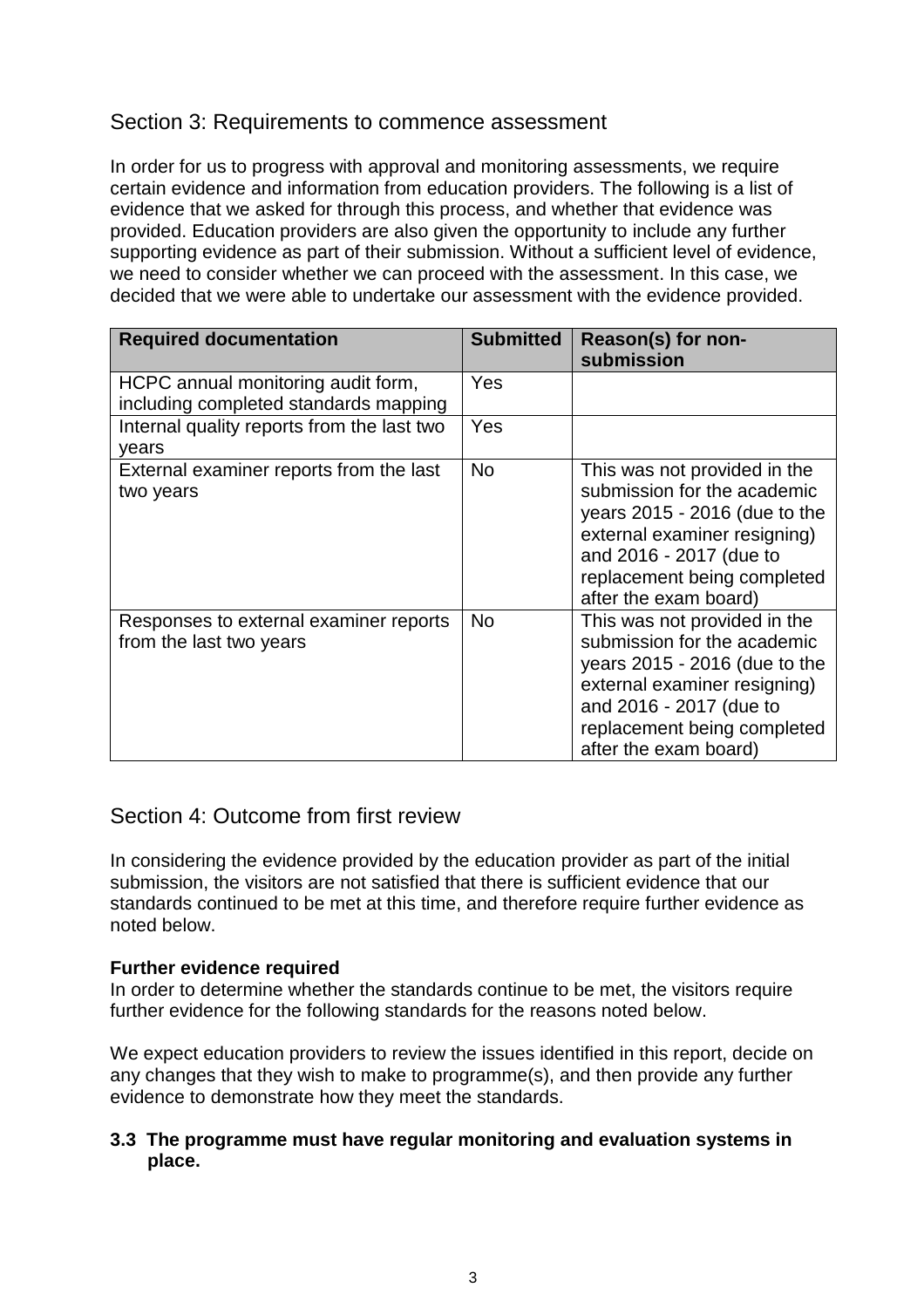**Reason:** From the information provided, the visitors noted that external examiner reports were not provided for the academic year 2015-2016 and 2016-2017. However, it states in the documentation that "external examiners who had resigned had responded to assignments and work prior to UCUI action". Without these key required documents, the visitors were unable to determine how the education provider evaluates the programme's effectiveness. The visitors therefore require the external examiner reports or the comments from the external examiners mentioned in the annual review and enhancement undergraduate provision document 2015-2016 for the academic years 2015 – 16 and 2016 – 17, in order to determine that the programme continues to have regular monitoring and evaluation systems in place.

**Suggested evidence:** Comments from the external examiner for the academic year 2015-2016 and 2016-2017.

## **3.3 The programme must have regular monitoring and evaluation systems in place.**

From the information provided, the visitors noted that the internal monitoring reports provided did not provide sufficient information about monitoring and evaluation systems for the programme. Without these key required documents, the visitors were unable to determine how the education provider evaluates the programme's effectiveness. The visitors therefore require more programme specific information for the academic years 2015 – 16 and 2016 – 17, in order to determine that the programme continues to have regular monitoring and evaluation systems in place.

**Suggested evidence:** Documentation to demonstrate the monitoring and evaluation systems in the 2015-2016 academic year.

# Section 5: Visitors' recommendation

Considering the education provider's response to the request for further evidence set out in section 4, the visitors are satisfied that there is sufficient evidence that the standards continue to be met and recommend that the programme(s) remain approved.

This report, including the recommendation of the visitors, will be considered at the 20 September 2018 meeting of the ETC. Following this meeting, this report should be read alongside the ETC's decision notice, which are available on our website.

# Section 6: Future considerations for the programme(s)

We include this section to note areas that may need to be considered as part of future HCPC assessment processes. Education providers do not need to respond to these areas through this assessment, but should consider how to engage with the HCPC around these areas in the future, for example through the monitoring processes. When this programme is next assessed against our standards, visitors will have access to this report, and will consider this section when making their recommendation on continuing programme approval.

From the information provided in the "Social Work Teaching Partnerships 2018-20 funding" document, the visitors noted that there were plans to increase learner numbers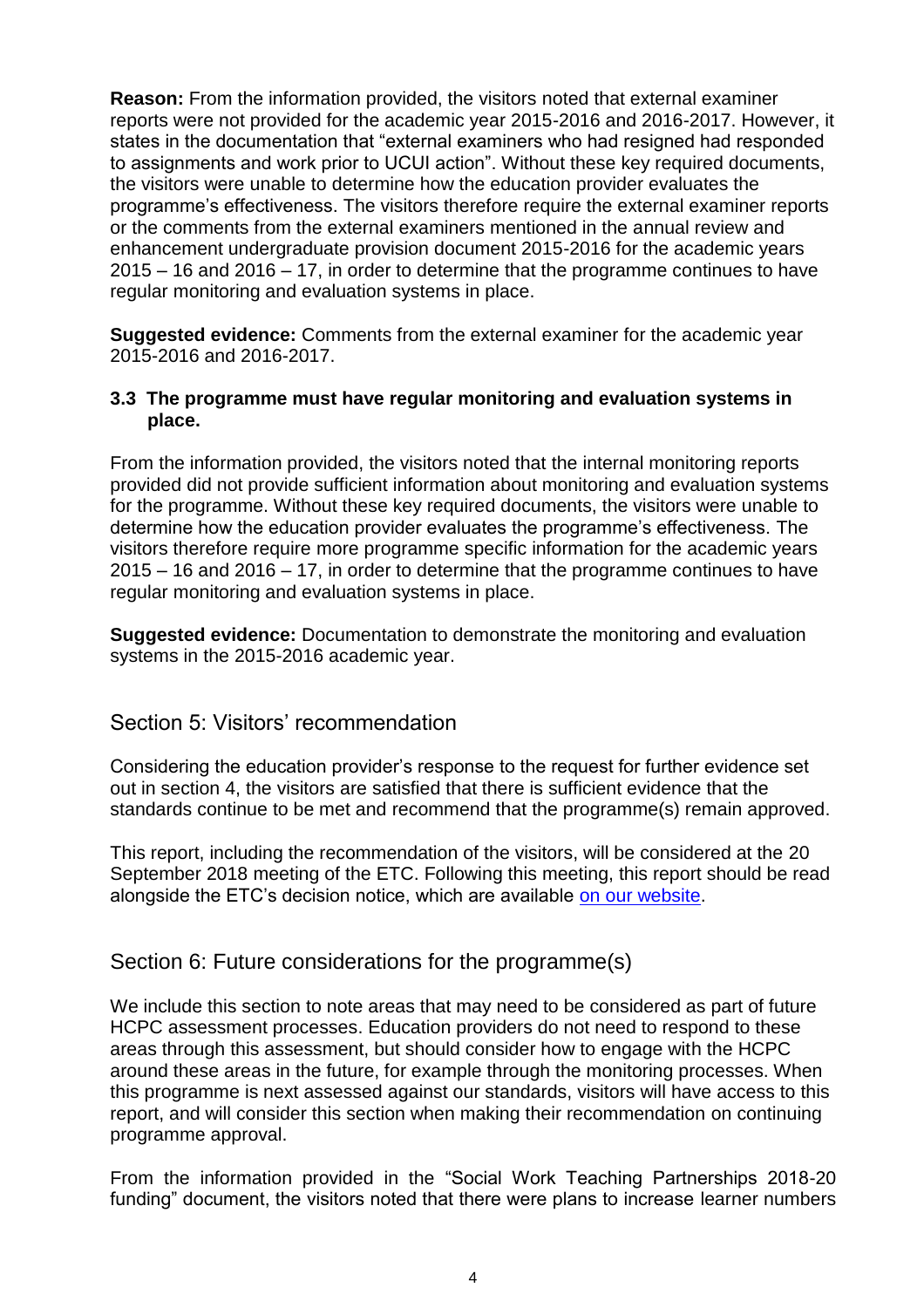in the future. As such, the education provider should be aware of the implications this could have on the standards of education and training. The visitors would like to see that this aspect is addressed in future through the appropriate processes to ensure the standards continue to be met.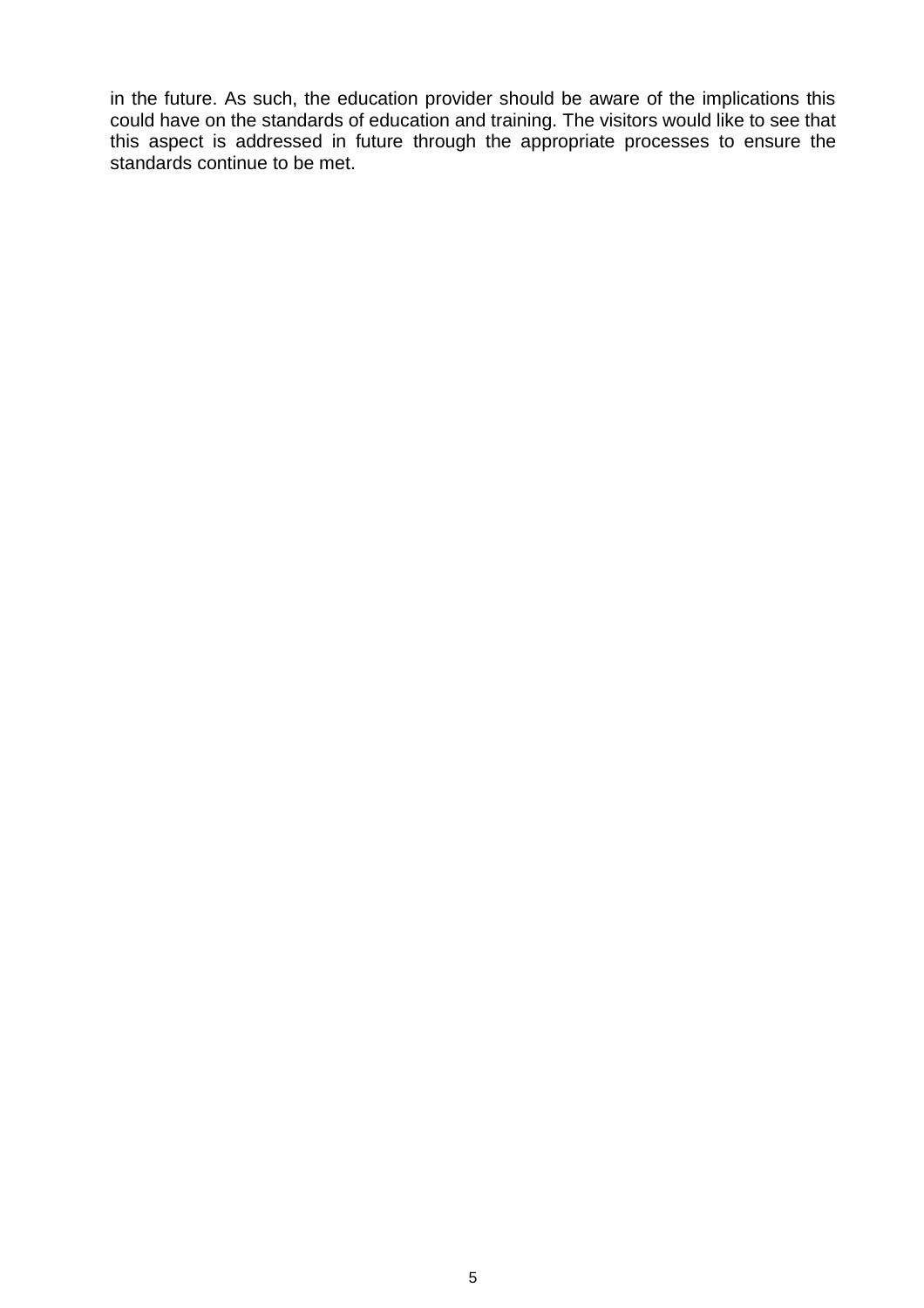# **NCDC** health & care

# HCPC annual monitoring process report

| <b>Education provider</b> | <b>Liverpool Hope University</b>                        |  |
|---------------------------|---------------------------------------------------------|--|
| Name of programme(s)      | MA in Social Work, Full time                            |  |
|                           | Postgraduate Diploma in Social Work (Masters Exit Route |  |
|                           | Only), Full time                                        |  |
| Date of initial           | 13 June 2018                                            |  |
| assessment                |                                                         |  |
| Case reference            | CAS-12593-K1N7V4                                        |  |

#### **Contents**

# **Executive Summary**

We are the Health and Care Professions Council (HCPC), a regulator set up to protect the public. We set standards for education and training, professional knowledge and skills, conduct, performance and ethics; keep a register of professionals who meet those standards; approve programmes which professionals must complete before they can register with us; and take action when professionals on our Register do not meet our standards.

The following is a report on the annual monitoring process undertaken by the HCPC to ensure that programme(s) detailed in this report meet our standards of education and training (referred to through this report as 'our standards'). The report details the process itself, the evidence considered, and recommendations made regarding programme approval.

Through undertaking this process, we have noted areas that may need to be considered as part of future HCPC assessment processes in section 5 of this report.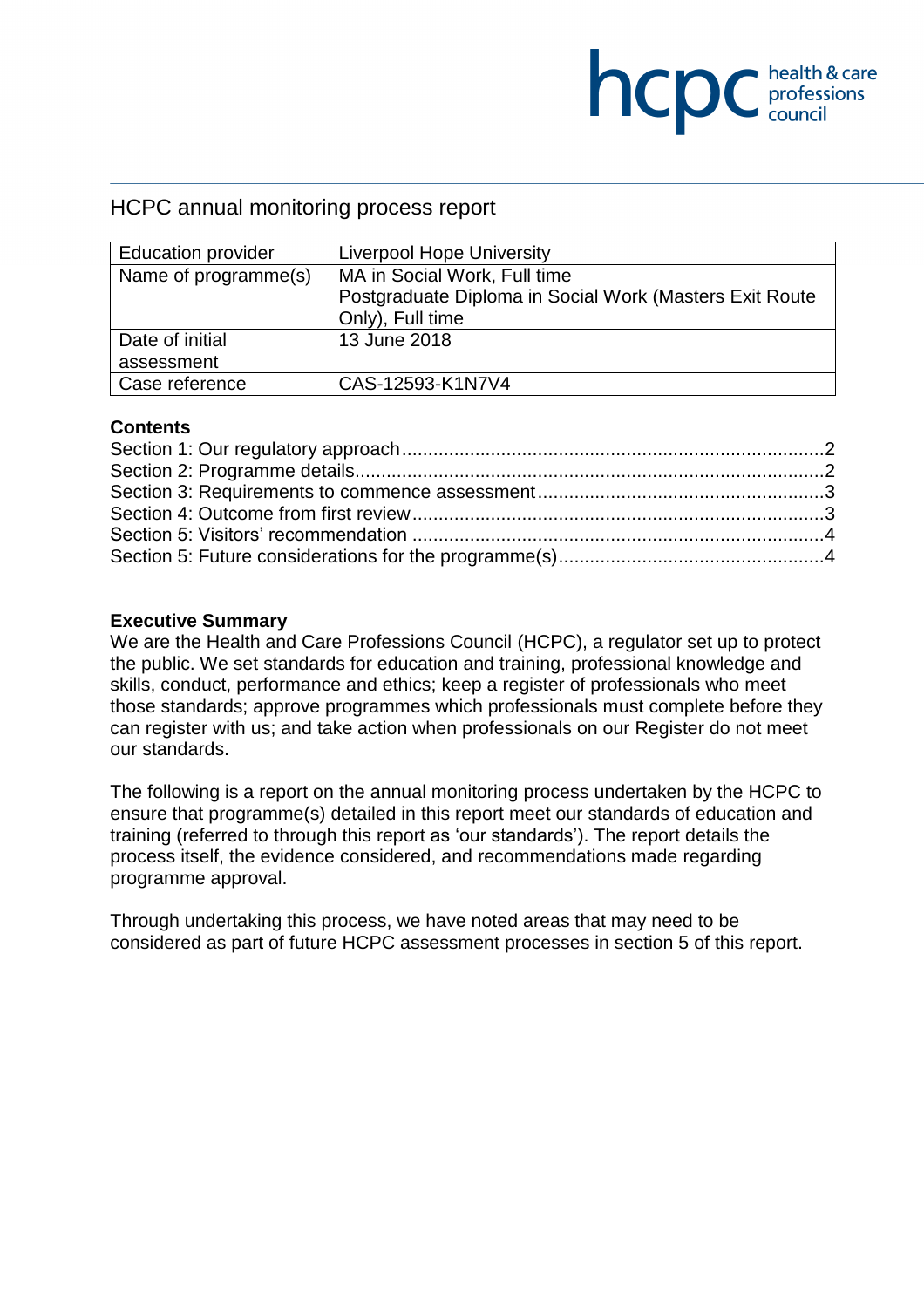# Section 1: Our regulatory approach

## **Our standards**

We approve programmes that meet our education standards, which ensure individuals that complete the programmes meet proficiency standards. The proficiency standards set out what a registrant should know, understand and be able to do when they complete their education and training. The education standards are outcome focused, enabling education providers to deliver programmes in different ways, as long as individuals who complete the programme meet the relevant proficiency standards.

Programmes are normally approved on an open-ended basis, subject to satisfactory engagement with our monitoring processes. Programmes we have approved are listed on our website.

## **How we make our decisions**

We make independent evidence based decisions about programme approval. For all assessments, we ensure that we have profession specific input in our decision making. In order to do this, we appoint partner visitors to undertake assessment of evidence presented through our processes. The visitors make recommendations to the Education and Training Committee (ETC).

The ETC make decisions about the approval and ongoing approval of programmes. In order to do this, they consider recommendations detailed in process reports. The Committee meets in public on a regular basis and their decisions are available to view on our website.

## **HCPC panel**

We always appoint at least one partner visitor from the profession (inclusive of modality and / or entitlement, where applicable) with which the assessment is concerned. We also ensure that visitors are supported in their assessment by a member of the HCPC executive team. Details of the HCPC panel for this assessment are as follows:

| <sup>1</sup> Amanda Fitchett | Social worker   |
|------------------------------|-----------------|
| Valerie Maehle               | Physiotherapist |
| Shaista Ahmad                | HCPC executive  |

# Section 2: Programme details

| Programme name       | <b>MA in Social Work</b> |
|----------------------|--------------------------|
| Mode of study        | FT (Full time)           |
| Profession           | Social worker in England |
|                      |                          |
| <b>First intake</b>  | 01 August 2010           |
| Maximum learner      | Up to 15                 |
| cohort               |                          |
| Intakes per year     |                          |
| Assessment reference | AM07292                  |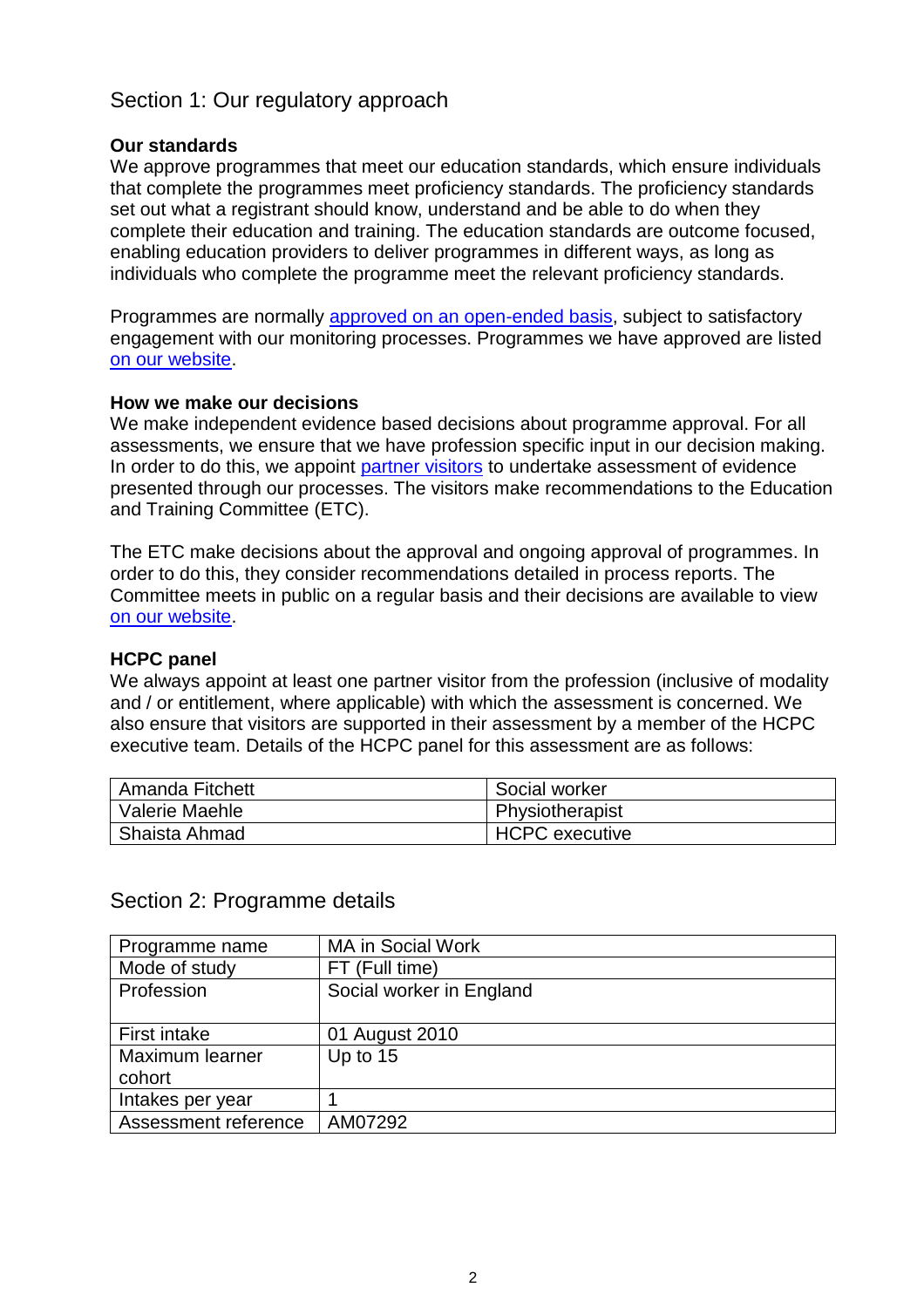| Programme name       | Postgraduate Diploma in Social Work (Masters Exit Route<br>Only) |
|----------------------|------------------------------------------------------------------|
| Mode of study        | FT (Full time)                                                   |
| Profession           | Social worker in England                                         |
| <b>First intake</b>  | 01 September 2013                                                |
| Maximum learner      | Up to 10                                                         |
| cohort               |                                                                  |
| Intakes per year     |                                                                  |
| Assessment reference | AM07293                                                          |

We undertook this assessment to consider whether the programme continued to meet our standards over the last two academic years. This assessment formed part of our regular monitoring required of programmes on a cyclical basis.

# Section 3: Requirements to commence assessment

In order for us to progress with approval and monitoring assessments, we require certain evidence and information from education providers. The following is a list of evidence that we asked for through this process, and whether that evidence was provided. Education providers are also given the opportunity to include any further supporting evidence as part of their submission. Without a sufficient level of evidence, we need to consider whether we can proceed with the assessment. In this case, we decided that we were able to undertake our assessment with the evidence provided.

| <b>Required documentation</b>                                               | <b>Submitted</b> | Reason(s) for non-<br>submission                                                                                        |
|-----------------------------------------------------------------------------|------------------|-------------------------------------------------------------------------------------------------------------------------|
| HCPC annual monitoring audit form,<br>including completed standards mapping | Yes              |                                                                                                                         |
| Internal quality reports from the last two<br>years                         | <b>No</b>        | This was not provided for the<br>academic year 2015-2016 no<br>reason was provided for the<br>absence of this document. |
| External examiner reports from the last<br>two years                        | <b>No</b>        | This was not provided for the<br>academic years 2016-2017<br>due to industrial action.                                  |
| Responses to external examiner reports<br>from the last two years           | <b>No</b>        | This was not provided for the<br>academic years 2016-2017<br>due to industrial action.                                  |

# Section 4: Outcome from first review

In considering the evidence provided by the education provider as part of the initial submission, the visitors are not satisfied that there is sufficient evidence that our standards continued to be met at this time, and therefore require further evidence as noted below.

## **Further evidence required**

In order to determine whether the standards continue to be met, the visitors require further evidence for the following standards for the reasons noted below.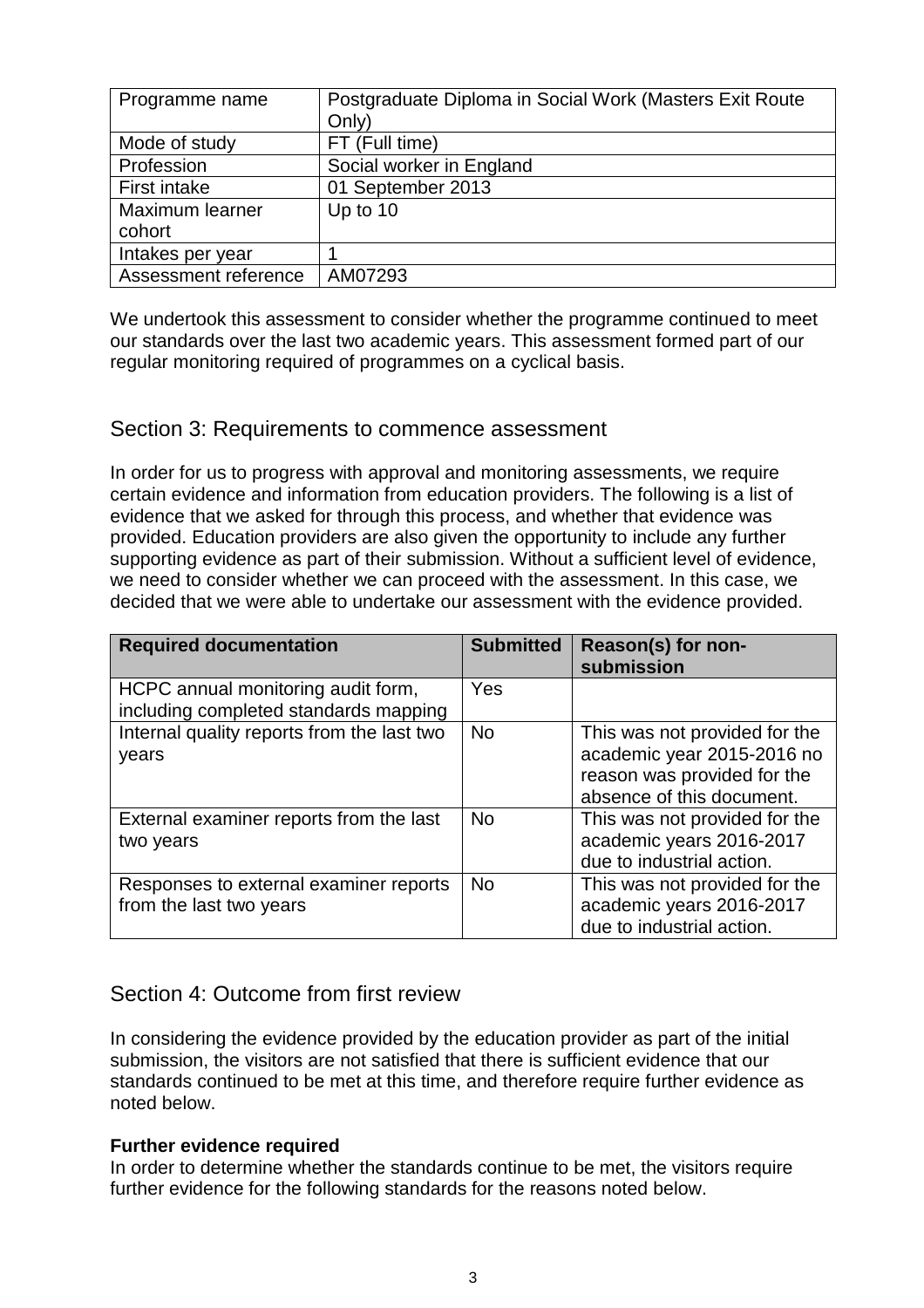We expect education providers to review the issues identified in this report, decide on any changes that they wish to make to programme(s), and then provide any further evidence to demonstrate how they meet the standards.

## **3.3 The programme must have regular monitoring and evaluation systems in place.**

**Reason:** From the information provided, the visitors noted that external examiner reports and responses were not provided for the academic year 2015 – 2016 due to industrial action. Without these key required documents, the visitors were unable to determine how the education provider evaluates the programme's effectiveness. The visitors therefore require evidence to demonstrate how the programme was monitored in the academic year 2015-16, in order to determine that the programme continues to have regular monitoring and evaluation systems in place.

**Suggested evidence:** Evidence to demonstrate there are regular monitoring and evaluation systems in place for the academic year 2015-2016.

## **3.3 The programme must have regular monitoring and evaluation systems in place.**

**Reason:** From the information provided, the visitors noted that the internal monitoring report 2016-2017 provided did not provide detailed information about monitoring and evaluation systems for the programme, rather the focus was upon the school level as opposed to programme level. The internal monitoring report 2015-2016 was not provided for which no reasoning was provided. Without this required document, the visitors were unable to determine how the education provider evaluates the programme's effectiveness. The visitors therefore require programme specific information for the academic years 2015 - 16 and 2016 - 2017, in order to determine that the programme continues to have regular monitoring and evaluation systems in place.

**Suggested evidence:** Documentation to demonstrate the monitoring and evaluation systems in academic years 2015 - 2016 and 2016 - 2017.

# Section 5: Visitors' recommendation

Considering the education provider's response to the request for further evidence set out in section 4, the visitors are satisfied that there is sufficient evidence that the standards continue to be met and recommend that the programme(s) remain approved.

This report, including the recommendation of the visitors, will be considered at the 20 September 2018 meeting of the ETC. Following this meeting, this report should be read alongside the ETC's decision notice, which are available on our website.

Section 5: Future considerations for the programme(s)

We include this section to note areas that may need to be considered as part of future HCPC assessment processes. Education providers do not need to respond to these